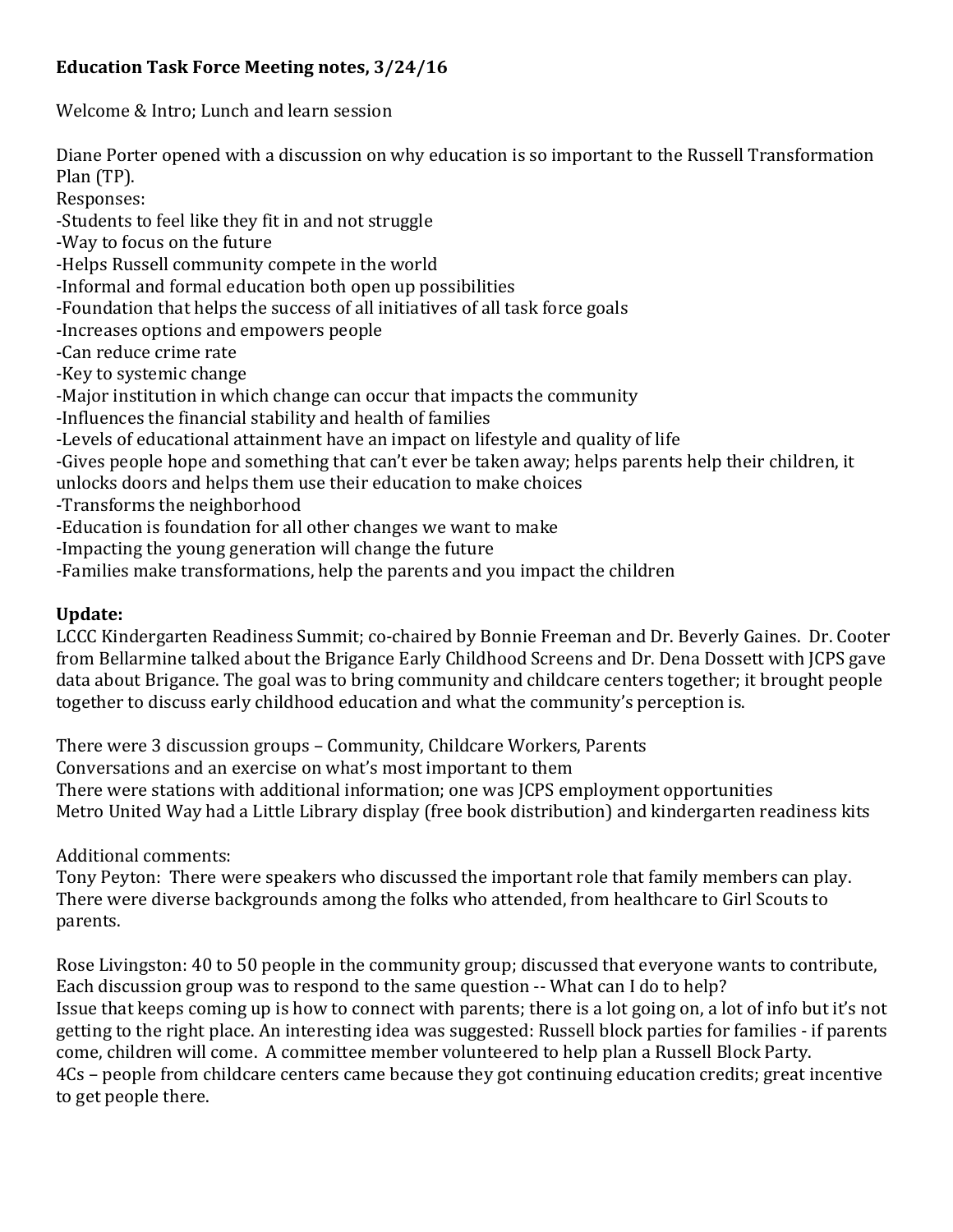Diane: there will be 2 more LCCC sessions in this series on education for different ages; this one was for the very young, followed by the older kids, and the last one will be on economic development and workforce.

Kathleen: Draft Transformation Plan Outline was submitted, feedback was received from HUD during a conference call. HUD felt we have a great start on our plan but it's VERY ambitious; need to narrow down and prioritize the list with something the CNI group can realistically accomplish. We have a lot of partners involved but with this TP, we can refer to what they are working on but we need to emphasize what's unique about this group efforts and/or what we will specifically do to augment our partners efforts. HUD talked about quantifying our goals and strategies, create matrixes, and treating things more holistically instead of artificially separate out strategies that might overlap into separate components.

The group looked at current CNI grantees and the education sections of their Transformation Plans. Very short and focused lists of strategies, for example: OH has:

-Improve coordination and connection with schools that serve community residents

-Support high quality early education

-Support high quality out of school education and enrichment activities

TX has:

-Build on early childhood education, capacity and high quality learning environments that support school readiness and prepare parents to help children succeed from an early age

-Link students and families to learning and enrichment opportunities that support student achievement and empower parents to help their children break the cycle of poverty

-Work collaboratively with AISD (*Austin Independent School District)*, neighborhood associations, parents and other communities stakeholders to increase the long term viability and diversity of excellent neighborhood schools

PA has 5 strategies, in their People plan and closely related to Education:

-Children, youth and adults are physically and mentally healthy

-Children enter Kindergarten ready to learn

-Norris apartment *(target site)* children are proficient in core academic subjects

-Youth graduate from high school, college and are career ready

-Adults are economically stable and self-sufficient.

HUD likes how our plan mirrors Louisville's cradle to career framework. Our challenge is as a group, what can we do to support current partners, and what the CNI effort can we bring to the table. We need to tell who the Education lead will be. HUD wants to see one entity as education lead – and we need to identify who it will be JCPS, MUW, etc.

What makes Russell unique, what sets us apart, what is our vision? Some ideas/thoughts that have come up….

Capturing the past and connecting it to the future – making Russell a smart connected community. How do we set ourselves apart from other Louisville neighborhoods? Some team members brainstormed food, arts and culture. How can that be tied it into schools and education - do we work on improving nutrition in schools in some way? Community gardens at schools are great, but time intensive; teachers are already strapped for time. Perhaps we talk to partners about bringing gardens to schools and childcare centers.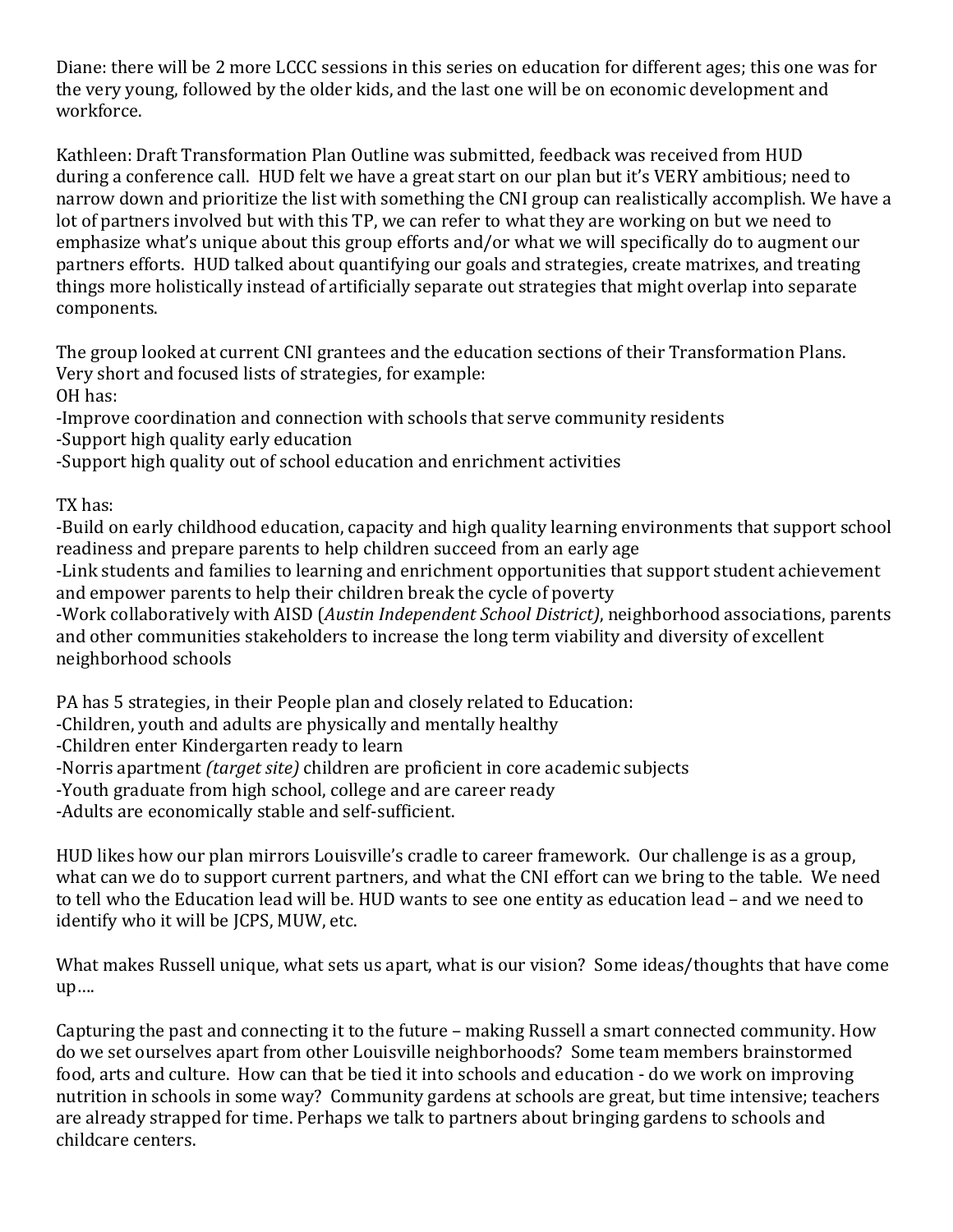Improve quality of learning experiences/spaces at early childcare providers. Could staff attend the Early Learning Center at University of Louisville and/or replicate a similar program in Russell? There are other resources, computer programs out there…are families aware of them or utilizing them to full extent? Do we make schools and early childcare centers central information dissemination centers? These are all ideas to mull over. How do we pull everything together and maximize what we have going on in Russell and tie back to education, and finally, what specific piece is the CNI group going to be responsible for?

Anthony – What if we look at  $1^{st}$  & 4<sup>th</sup> pillars of Cradle to Career. 1 - Focus on early childcare education/development and put emphasis on preschool readiness, then to 4 - 21st Century workforce which is really around the parents of those children. Two-generational approach….look at young kids and their parents. We will meet the other groups because of older siblings. Focus on Roosevelt Perry (R/P) and make sure it has what they need, then look at Russell as a whole with regard to the #4 pillar. This would cut us down a bit but still cover a lot.

#### *Grab lunch – look over 1 & 4 and let's discuss.*

Kathleen: Perhaps we keep all four Cradle to Career pillars but narrow down the number of strategies within them? Need to specifically include kindergarten readiness, 3<sup>rd</sup> grade reading level at R/P (part of 2nd pillar). The 21st Century (4th pillar) will be incorporated into the economic development component of our transformation plan.

Anthony – concern is that we don't focus on parents getting right types of education for the workforce. Don't want to lose this piece.

Diane – Thank you for all at the table who offered the information we are looking at. Sorry HUD cannot take all that we have offered. What I think would be helpful is to see what we trim out of the outline?

Blake:

– approach should be comprehensive, collaborative and sustainable (being the most important focus with anything we talk about doing)

Early childhood is 3 phase: 0-3, 3-5, Kindergarten ready – fits very well with other task forces.

Pilot The Beech with a 0-3 initiative; 80% brain development occurs between 0-3 yrs.

What job creation is available in the Russell neighborhood? Do parents or adults have the skills to support the 0-3, 3-5 and Kindergarten readiness? If the grant is collaborative all the way thru, we could address these together. We have mechanisms we can use that we haven't so far.

Rose:

– The Beech – a place where adults are comfortable to come in, discuss, question and learn how to support 0-5yr. Current drawback is that it's not always open. It's a sample of a portal of support to infuse info, get people together to grow together.

Kathleen:

-some conversations in our design meetings have discussed a multi-generational center, like The Beech only expanded – a science, technology, engineering, arts and math (STEAM). Looking at different options to have this at or nearby Beecher.

Rose – we need somewhere with practical living skills – garden beds, holistic approach.

Tony: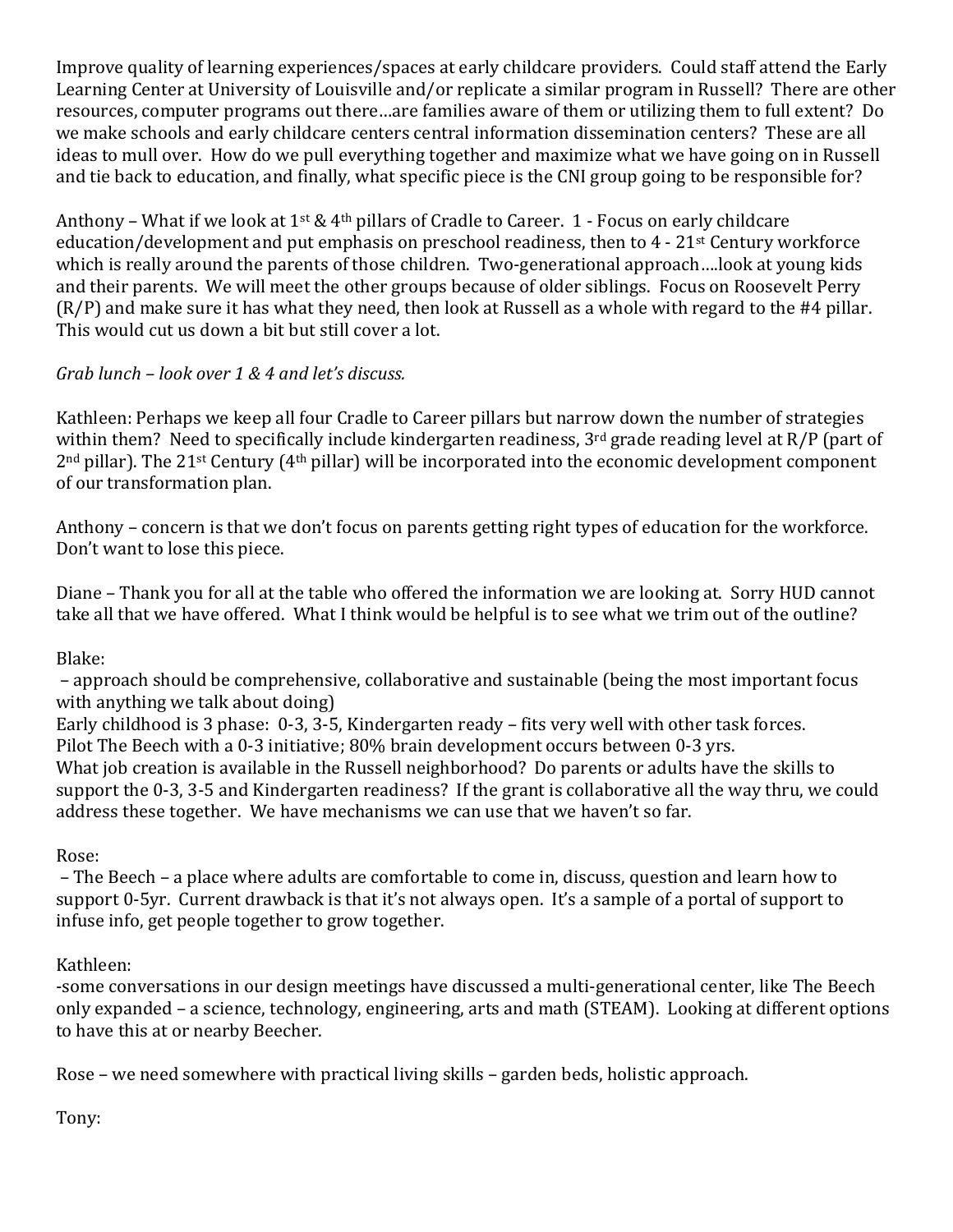- Look at 2-generation models that are able to pull in caregivers – National Centers for Families Learning and Toyota in partnership with JCPS are bringing in \$175K for a 2-generation model program at Okolona and public library.

## Judy:

- model is very similar to Family learning that is at the Early Learning Campus; might be an easy match with The Beech. Really appreciate the 2-generational approach as a focus around our work.

## Anthony:

People of Russell have several locations they get together, Urban League, LCCC, etc. It's important that everyone is getting the same consistent information (a tool kit package), so kids see the benefit of education. Education has to have a real practical value for people to see the benefit of it. Helping parents get better outcomes helps the children to see outcomes.

Diane – National Center for Families Learning/Toyota/Metro Louisville Press Conference – a mom who talked about the importance and benefits to her. Why it was important for her to help her child, then down the hall observed some actual activities underway. Working specifically with both parent and child. Have had an opportunity to see the work of the National Center for Families Learning at the DuValle Education Center and McFerran Early Childhood Center.

## Cory:

-Professional development for early learning staff; mutually reinforcing activities, connect people to existing opportunities and resources. There is a lot of ground level work going on - connect someone from this group to Kindergarten readiness network at MUW. Connect the dots among agencies/programs and support the potential they offer. There are incentives for scholarships, college, CDA (Child Development Associate), other associates and degrees. OVAC has an early Head Start partnership grant, they are offering a CDA certification program.

## Judy:

– childcare centers can be community centers - potential for whole family learning; same concept as The Beech and others…improving safe and successful education for the children, and while they are there, fully engaging parents.

Kathleen – pediatrician working with LMHA now, wants to place her practice close to an early learning childcare center to be more frequently in contact and involved with families other than when children come in for illness or well-check appointments. Could do a similar model in Russell

Also talking with Youth Build about an initiative in Russell to maintain vacant lots.

# Raymond Green:

– 1st four bullets in #4 (at the top of page at 26) – speak directly to the work at Central H.S. Looking at strategic partnership with companies, so students can earn a living wage.

## Diane:

– At U of L – you see an educational complex. We have a lot of learning opportunities (our own educational complex) in Russell, but it is never talked about it like that. We have 3 elementary schools, 1 high school, and the Western Library.

# Amy:

- if you are an engaged parent who is looking to be involved, the info is there. How do we get them engaged is the challenge.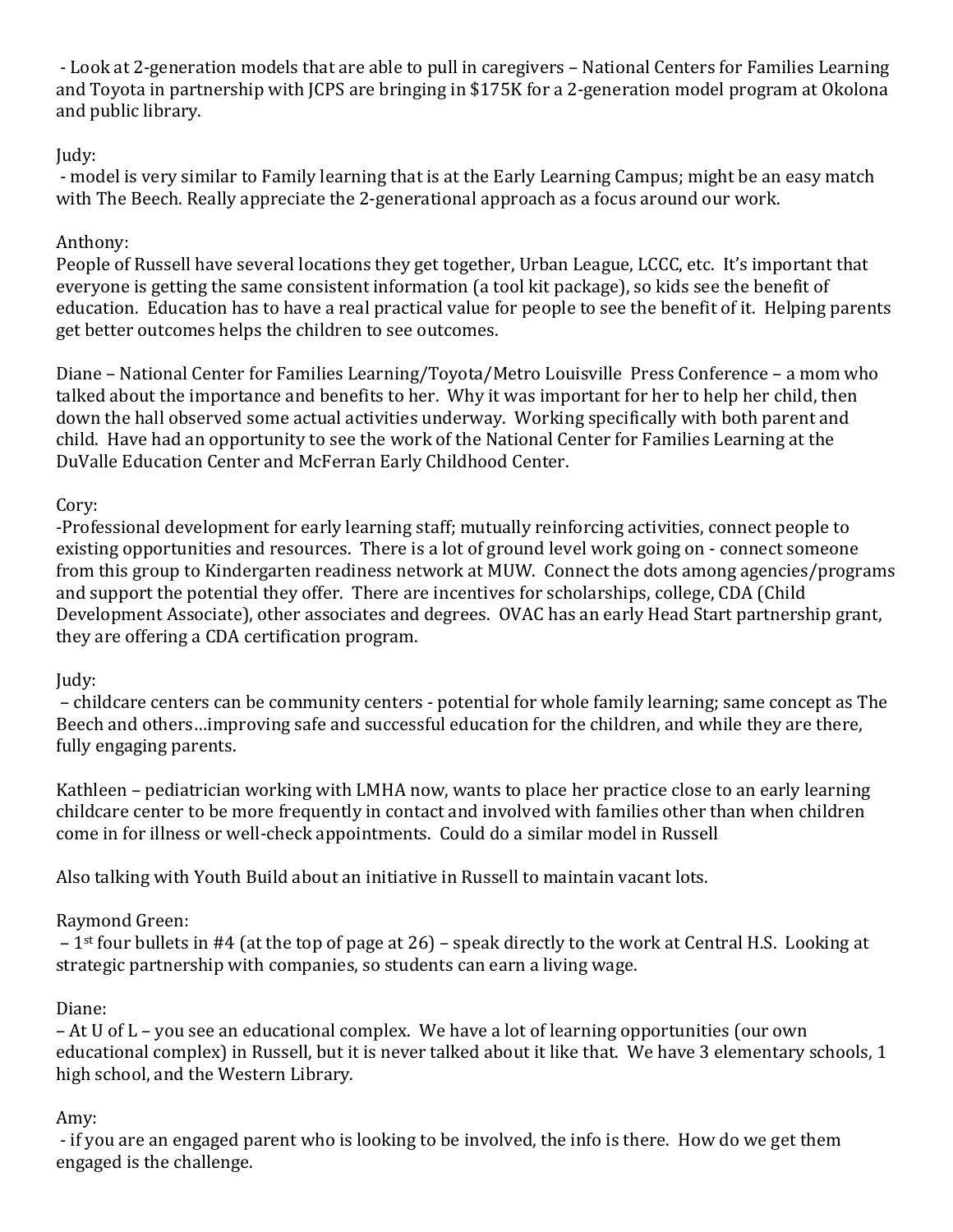#### Rose:

-What if it's set up as school improvement plan, with continuity and outcomes. Make it appear uniform. Have a Russell-wide clearinghouse.

Comment - Mechanism to have the voice of Russell in the Cradle to Career model. The kindergarten readiness alliance and committees are open to having representatives at the table; they want to hear what others think/want.

Makeeba (Beecher management employee):

– sees 2 roadblocks that Russell residents are faced with.

Can't get 4C's funding; to be eligible, you have to be employed a minimum number of hrs. per week. She encourages parents to get their kids signed up early, but they are often placed on a waiting list. Most folks go to the center itself to sign up instead of using online option. She helps by working with kids while parents are filling out this paperwork – gives worksheets to kids to learn colors and alphabet.

## Diane:

- Trying to make kindergarten a full day program. State only gives funding for half day. Extended learning for the whole family instead of just a specific grade or age.

Can walk-in to Camp Edwards Educational Complex (701 S. Hancock) or Dawson Orman (900 S. Floyd) to sign up for early childhood programs.

Discussion on Ban the Box– asking Metro Louisville jobs to remove the question about felony convictions on the application. It is a big problem for teenagers.

## **Announcements:**

Raised garden beds – Youth Build does a great job with them.

## Kathleen:

-Community Conversation on Crime (11am-12:30pm) & Safety and Design Workshop II (1:00-2:30), LCCC, April 16th. Police will have mounted patrol officer there and the Police Hummer on location. At the Design Workshop 2 there will be some conceptual designs to see and possible types of housing, parks, amenities - splash parks and water features, etc.

-Joint Task Force meeting is 4-20-16; Main task on agenda is to do the prioritization of strategies for Transformation Plan.

-Byrne Criminal Justice innovation grant NOFA was issued, application due 5-12-16. LMPD, City, and other Choice partners meeting to discuss the grant soon. It was discussed at the Choice conference last week – CNI grantees are encouraged to apply for Byrne grants and to work with police department on community policing approaches.

-HUD announced that they may issue the CNI Implementation grant NOFA (Notice of Funding Availability) on April 25<sup>th</sup> with a tentative due date of July 25th. Our Draft Transformation Plan (TP) is due July 15th. If we are eligible, and we think we can score well, the current plan is to apply for the Implementation grant. We met some other potential applicants for this round in D.C. last week including Boston.

Our TP might be a 20-year plan – an Implementation Grant would cover a shorter period – what we could realistically and financially accomplish in the first 5 or 6 years.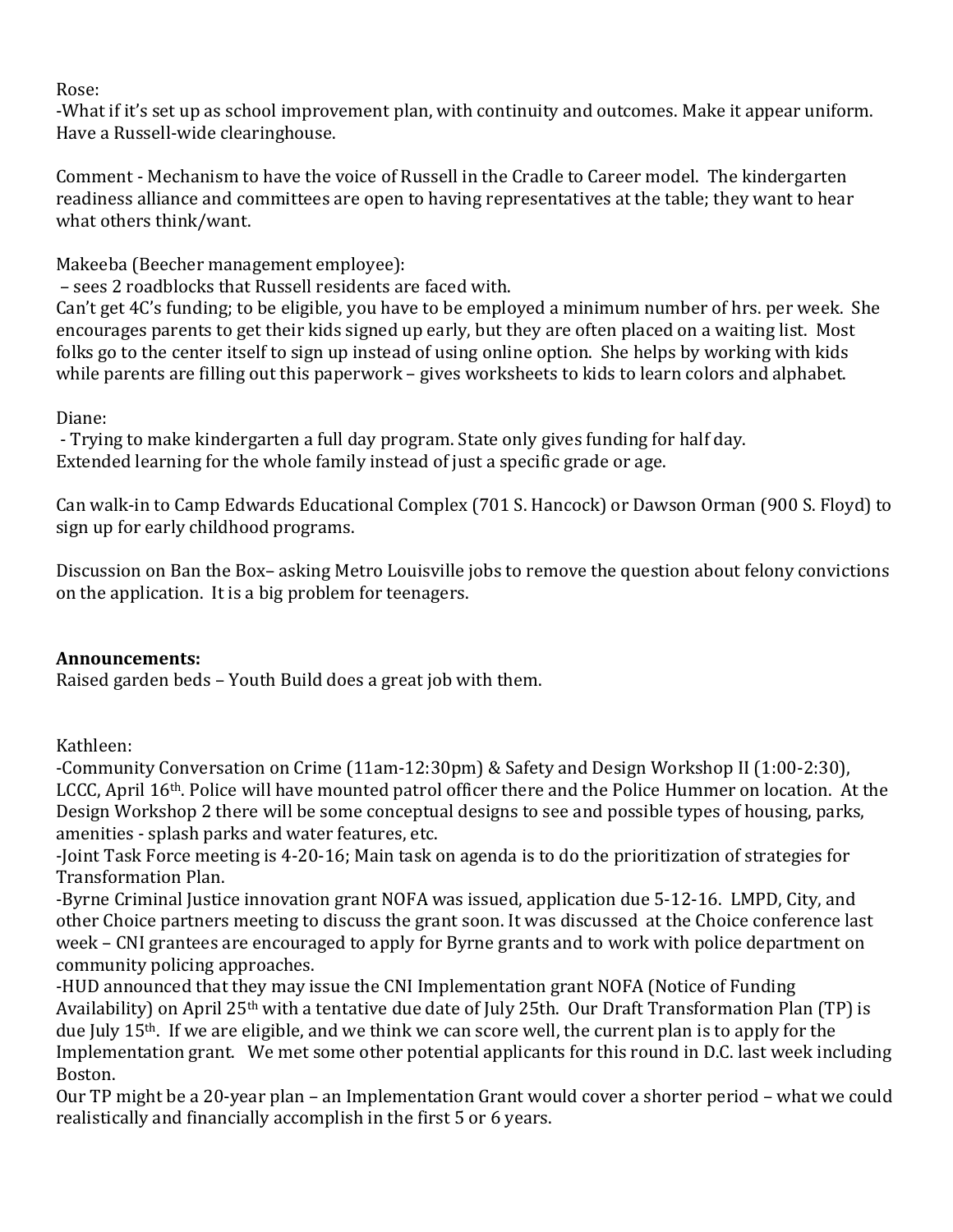Amy - Kitchen conversation for Youth (Youth Conversation, 12-18 yrs) will be held at Central H.S. on 3- 31-16. Please spread the word and help distribute fliers.

Diane – Aside from Russell grant, just an FYI -- Started a conversation at JCPS Board on school facilities – concerns about inequity of facilities. Meeting with individual board members to discuss their needs within their district; this will be on-going for the next 90 days. Central HS has extensive physical needs including a much needed redo of the HVAC system. She is advocating for updating that system as soon as possible.

Anthony - Would like to do a scan of the 2-generational programs in Louisville and if they are doing any in Russell. We should know about all of our historical buildings in Russell. Comment: There is a Family Ed division within JCPS, maybe just call them.

LMG community service office has grants for kids who go to Early Childhood Centers, and for parents finishing degrees.

JCPS is having Spring "Take What You Can Tote" – April 16th - PTA Clothing Assistance Program - Fifteenth Street between Muhammad Ali and Jefferson

*Conclusion of morning Meeting*

---------------------------

Evening meeting notes

Anthony -- recently, there were  $\sim$ 135+ kids or more passed advanced tests but they weren't put in the classes because parents didn't fill out the paperwork. Anthony suggested parents have to **opt out** of the advanced path instead of **opting in**; but this has not been implemented in JCPS yet. Inform parents there is a benefit and support to your kids being in advanced classes; yes it's more work, but there are benefits.

Diane: Asked Magnet Committee to consider adding Advance program in traditional schools. Per conversations with parents, this is a big piece that keeps them from putting kids in traditional schools. Board members are not part of those committees but she looks forward to Committee presentation/discussion about this.

Waldorf program used to be at Byck but it was decided having 2 magnets (Waldorf and Performing Arts) at the same school was confusing and hard to manage. Catalpa program ( component of Waldorf) was moved to Maupin Elementary school.

New attendee at meeting with her 2 year old daughter: She learned of meeting in Vision Russell newsletter and came. Introductions of others.

Anthony Smith – CEO of Cities United, works with mayors across the country to reduce homicides of African American men and boys, reduce violence and create communities of hope, compassion. Goal is to reduce homicides by 50% in 2020.

Kathleen: overview of why we meet. Last January received Choice Neighborhood Initiative grant, looks at comprehensive ways to transform distressed sites in context of their neighborhoods. Formed 4 task forces who meet on regular basis, looked at existing conditions, JCPS schools, and conducted a neighborhood survey to establish where we are now - "existing conditions" in Russell. Meet to discuss assets and challenges of neighborhood. Each TF has been developing goals and strategies to maximize and/or address these (in the draft TP outline distributed). Feedback from HUD: great work but narrow down the focus for what is realistically attainable and develop plan for funding it. Final Plan is due Jan. 2017. CNI Implementation grants are a potential source of funds – but very competitive. Many other sources of funds to explore which are available. A Byrne Criminal Justice Innovation grant was also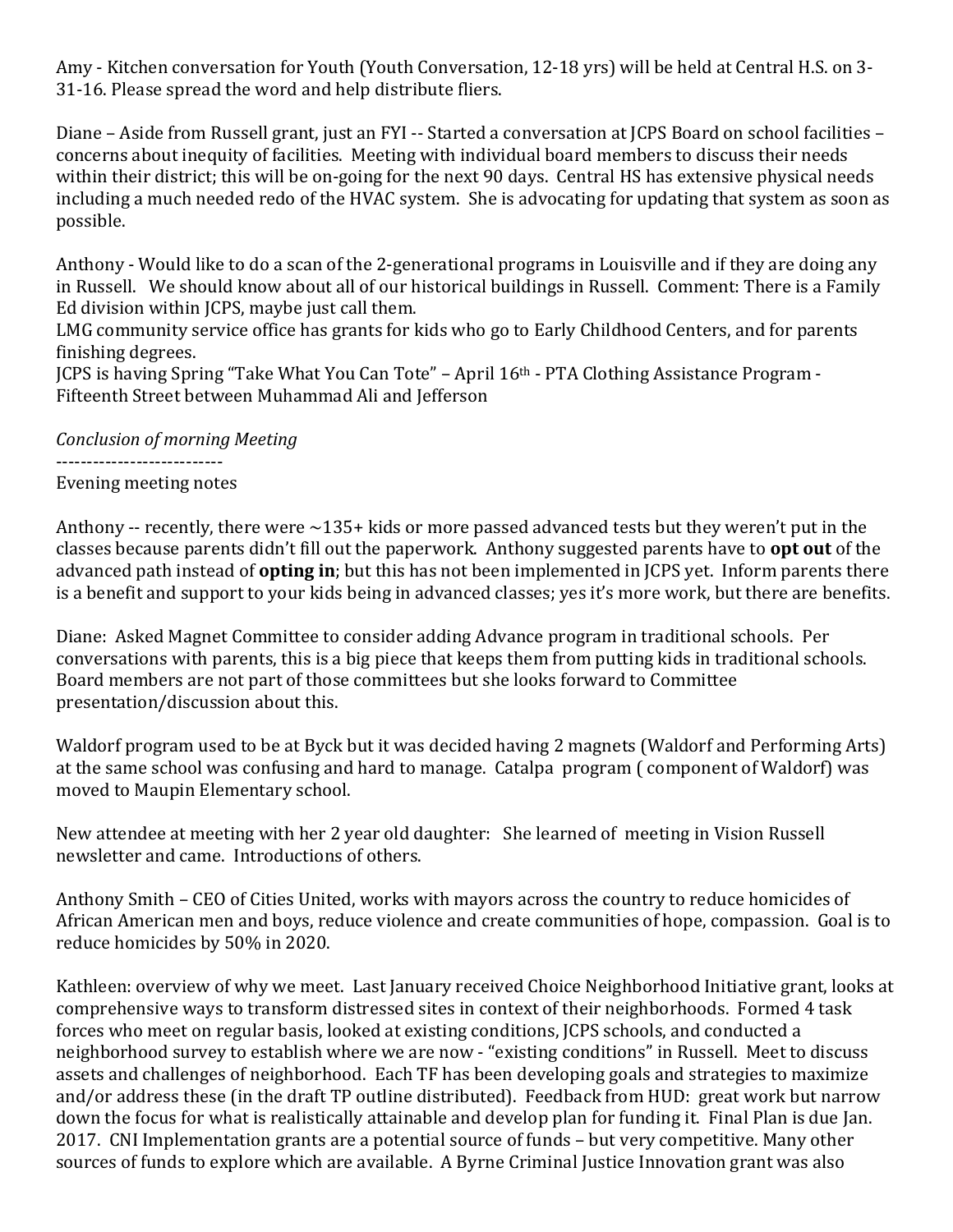issued recently, which focuses on community policing strategies. Great events coming up on April 16<sup>th</sup> -LCCC, Community Conversation on Crime and Safety and Design Workshop. April 20<sup>th</sup> Joint Task Force to prioritize the preliminary strategies our TF groups have been developing.

Diane to new meeting attendee: We've been offering 2 meetings on the same day to get more community involvement. Would like you to take some time to look at the information provided so we can get a fresh insights. Would love to hear what you think about education strategies as you are thinking about the educational future of your 2 1/2 year old.

Response: Most of her knowledge right now is early education based on her work history and the age of her daughter. She desires a school close to her house so she can be more involved in her daughter's education. Wants to have a community where the kids live close by and go (maybe walk) to school together. She and spouse both value the arts programming and encouragement of creativity in learning. Looking forward to going to the Showcase of Schools to learn more about the cluster schools. Would like to go into the schools and talk to people to really get a sense of the school; they look so similar online. Would also like to be able to go into the school, and sit in or take a class to get a feel of the class.

Diane: JCPS is launching a new website after spring break. Should be more parent-friendly. Sometimes the schools have open houses during the day or the evening – not a standard policy across the District, depends on the school.

Anthony: Tying our goals into the Mayor's Cradle to Career framework.

Is the framework emphasizing in-house or early childhood centers? Making sure that everywhere kids go – that the conversation is all the same – you can see yourself in the pipeline no matter where you are.

Attendee: Metro United Way (MUW) is in 4 different childcare centers, but none are in Russell. They are in Neighborhood House and Keystone Learning Center. MUW – does a Parent-to-parent training program (mentoring program) as part of the Parent Café. Cafes have different topics at different times; changes month to month. Purposely pulling in neighborhood parents so they can bond together.

Excellence Academy gives a lot of support to the teachers. What kind of support is given to staff at Russell schools/centers? Anthony: That's what we are looking at now. Early Learning Campus at University of Louisville – how to do that in Russell and then keep the childcare workers staffed in Russell (i.e. incentive ideas such as housing subsidies for new housing).

Diane: MUW had reached out to childcare centers to attend the recent Early Childhood Summit; talked about what we can do to help each center. There was commitment to put more books in the centers so the children have more options. There is a lot going on, but we need to make sure people are aware of what we're doing.

Kathleen: Foundations – look at what they fund, then look at our plan and mesh the two to see what they can do to help us. Transformation Plan will be long-term - perhaps 20-years with short-, mid- and longterm goals.

Attendee: Maupin Elementary/Catalpa program. It will take a while to see what works and she appreciates the commitment to a long-term plan because if you cut it off too soon, it may not work.

Diane: JCPS decided to scale it back to K-2, next year it will be 3rd grade, and let it continue to grow from there. It started out as a K-8 program, but we needed more time to look at it. Tried not to have one way as the only way; parents have choice and we don't learn the same.